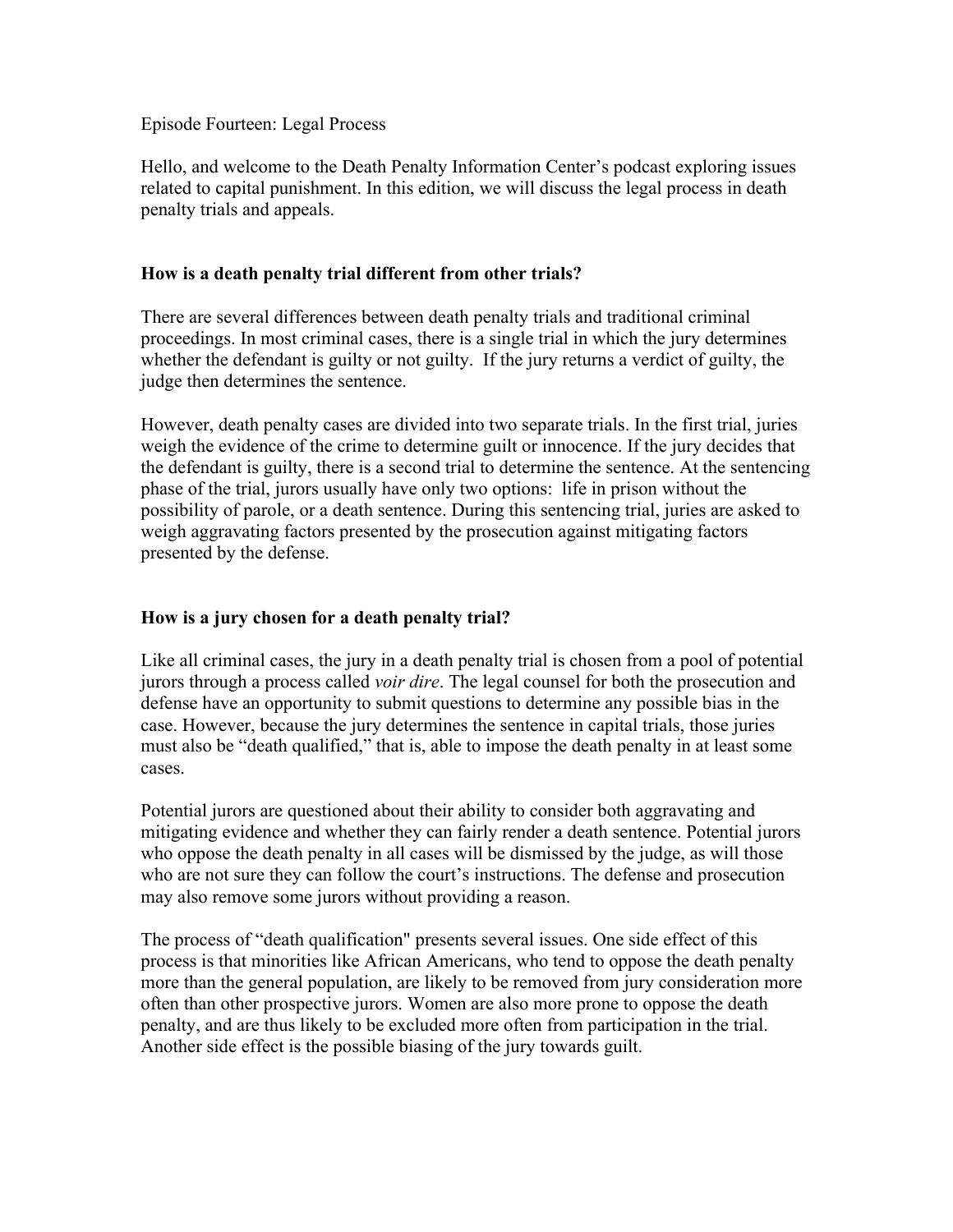## **Is there any evidence that picking a jury willing to impose the death penalty has an effect on their willingness to find the defendant guilty?**

Many studies have explored the effects of the death qualification process on the composition of juries and their verdicts. Researchers Phoebe Ellsworth and Robert Fitzgerald have found that the process tends to select jurors who are predisposed to favor conviction. The Capital Jury Project conducted a similar study, interviewing juries from capital cases in 15 different states. This study found that because the death qualification process involves intensive questioning about the various options for punishment, it plants in jurors an assumption that the defendant is guilty. In addition, if the trial reaches the sentencing phase, death qualified jurors tend to place more emphasis on the aggravating factors that lean towards a death sentence.

# **What happens during the sentencing phase of a trial?**

In the sentencing phase of the trial, the prosecution offers evidence of aggravating circumstances. Each state has a different list of aggravating circumstances, and typical factors include a prior criminal record, a murder of a particularly heinous nature, murder in the act of committing a separate crime, or murder for financial gain.

The defense presents mitigating evidence that implies that the death penalty is not an appropriate punishment, such as the age and mental state of the defendant at the time of the crime, lack of prior criminal involvement, or evidence that the defendant was under duress.

In most states, victim impact statements may be presented. This is testimony by the victim's family and friends about the effect the murder has had on them.

After the evidence is presented and the closing statements are complete, the jury deliberates on a sentence. Generally, the decision of the jury must be unanimous in order to sentence the defendant to death. If the jury cannot unanimously agree on a sentence, the judge can declare the jury deadlocked and impose the lesser sentence of life without parole. In some states, a judge can still impose a death sentence.

In a few states the jury decision is not a binding verdict but rather a recommendation. The presiding judge may be required to give "great weight" to the recommendation of the jury, but ultimately makes the final decision of whether the defendant will be sentenced to death or given life without parole.

# **What are the stages of appeals?**

Death penalty law is much more complicated than ordinary criminal law, creating more issues for review. The first step is the direct appeal after trial, where the state's highest criminal court reviews the conviction and the sentence. Defense attorneys can challenge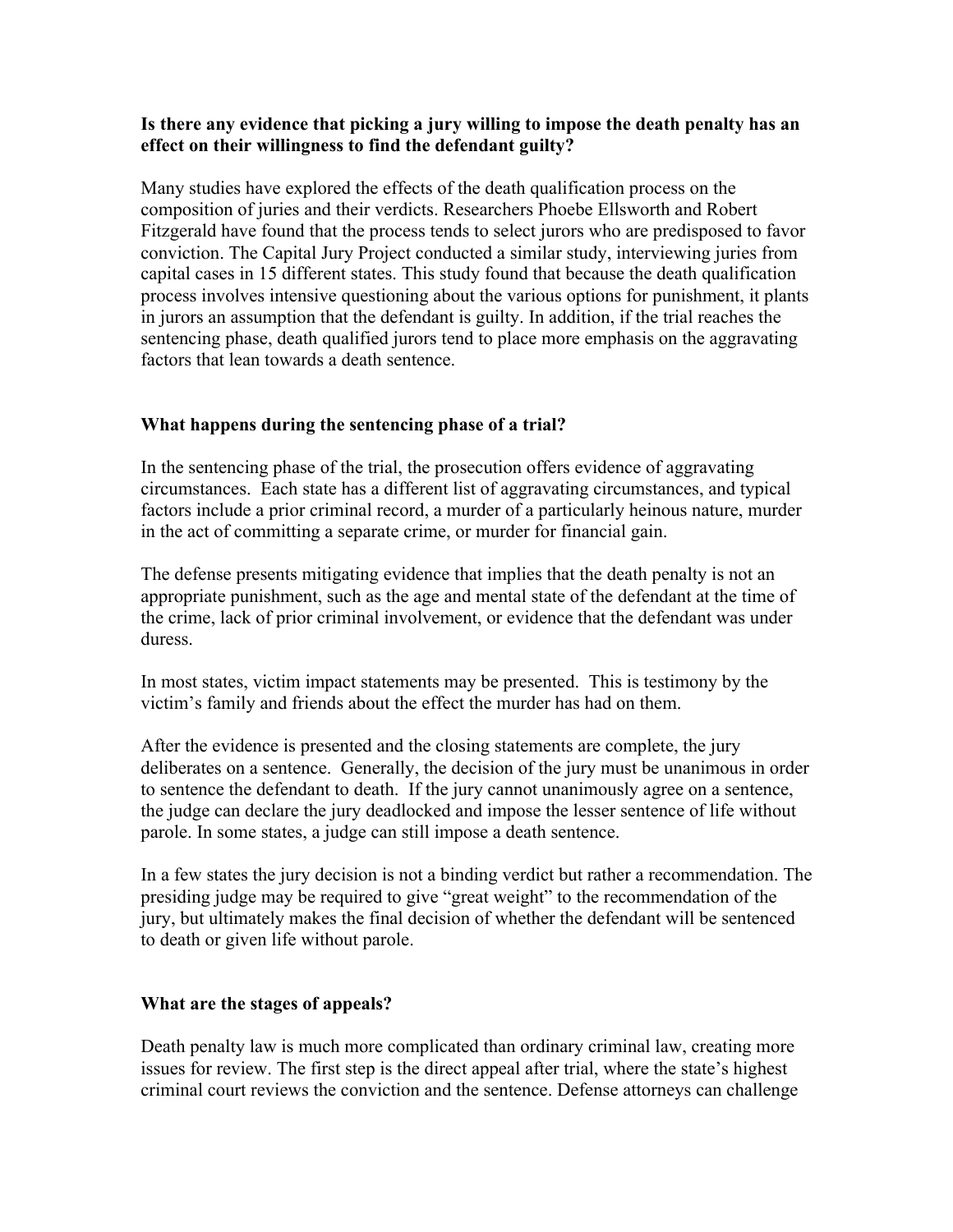mistakes made at trial including the jury selection, admission of evidence, testimony, and instructions to the jury. If relief is denied there, the U.S. Supreme Court may review the case, although this is rare.

There are other review processes in place to ensure that the constitutional rights of the defendant are protected. For example, the  $6<sup>th</sup>$  amendment guarantees the right to effective legal representation, and the  $14<sup>th</sup>$  amendment guarantees the defendant due process, including the guarantee that the prosecution will inform the defendant of evidence that could show his innocence or help avoid the death penalty. If the defendant's trial lawyer was ineffective, or the prosecution withheld evidence from the defense, the defendant can raise those issues during post-conviction appeals. Some of this review occurs in state court and some in federal courts. If these claims succeed, the defendant will be granted a new trial or a new sentencing hearing.

States are required to provide a lawyer for defendants who cannot afford one for the original trial and for the direct appeal, but not at post-conviction hearings. The federal government provides attorneys for federal appeals in death penalty cases.

In addition to these processes, defendants may also request clemency, in which a sentence of death is commuted into a lesser sentence such as life without parole. The process for clemency varies from state to state. Sometimes this power rests solely with the Governor, some states require a recommendation of clemency from a board or advisory group, and in three states the determination of clemency is solely in the power of a board or advisory group.

# **Do lawyers in death penalty cases need special skills or experience?**

Perhaps the most important factor in determining whether a defendant will receive the death penalty is the quality of the representation he or she is provided. Each state, and often each individual county, requires different levels of experience and training for an attorney to be considered qualified to represent a defendant in a death penalty case. For example, one county in Texas requires the lead counsel in a death penalty case to have at least 10 years experience in the litigation of complex criminal cases, as well as experience in trying to verdict at least 15 felony cases. The lead counsel must also have served as an assistant counsel in at least one other death penalty case. These requirements can be waived if there are no qualified lawyers available.

The Supreme Court has held that the legal counsel provided to defendants must be "effective." In reality, in many cases the attorneys appointed to defendants are overworked, underpaid, or lacking the trial experience required for death penalty cases. Defense lawyers have failed to call witnesses, prematurely ended investigations, and even fallen asleep during death penalty trials.

#### **Do all death row inmates go through the appeals process?**